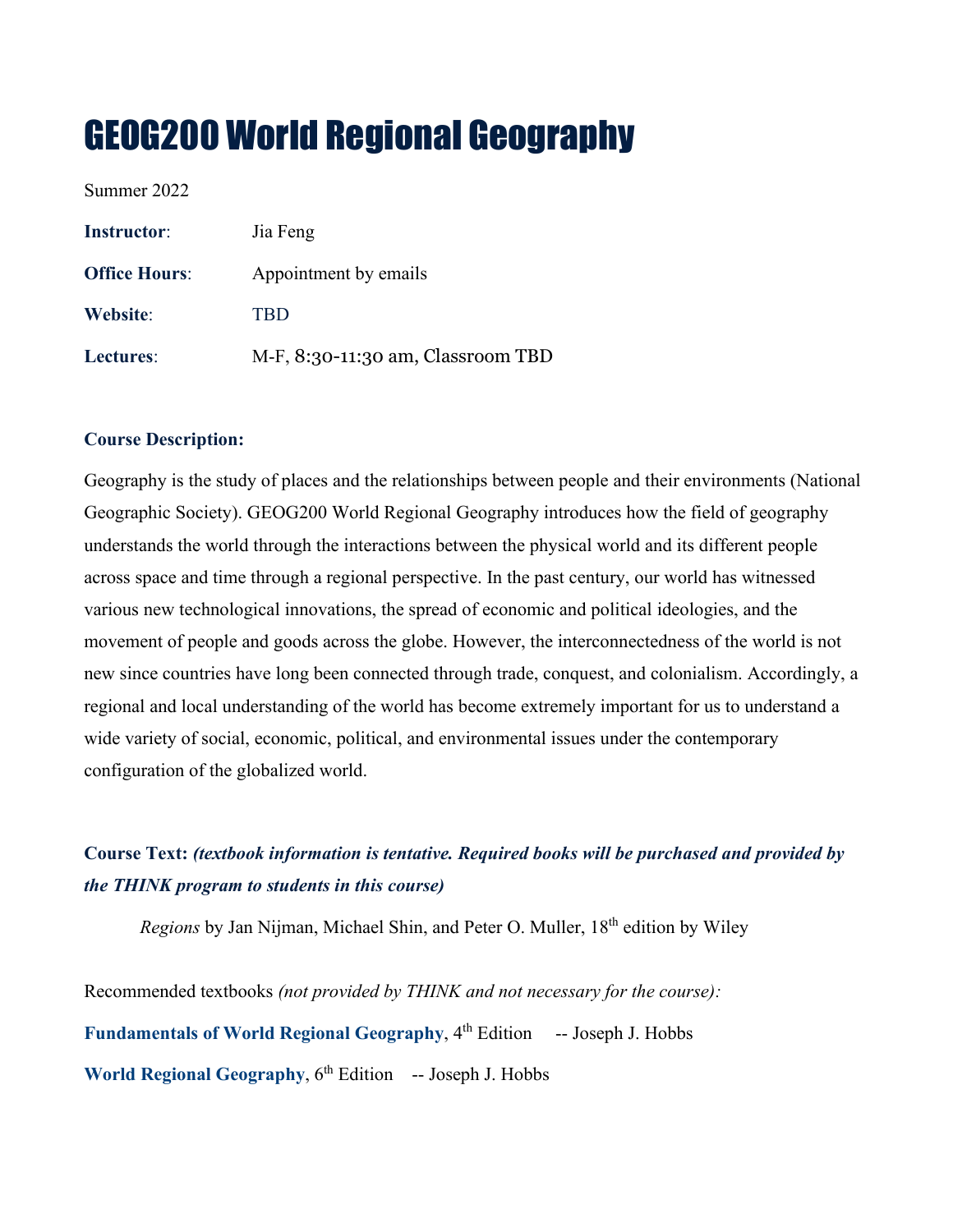**Globalization and Diversity: Geography of a Changing World** -- Rowntree & Lewis **Geography: Realms, Regions, and Concepts** -- Harm J. de Blij and Peter O. Muller

# **Student Learning Outcomes:**

Upon completion of this course, students will be able to:

1. define what constitutes a region in terms of the physical and cultural landscape.

2. place each geographic region within a global context in terms of human social behavior and cultural, demographic, religious and other societal concerns.

3. write a research-based paper focused on a specific region and analyze multiple connections between the region described and other locations around the globe.

## **Course Requirements: (tentative)**

In this fast-pace, three-week class, we will have a total of 12 morning quizzes, 1 short paper, and 5 class activities as the required assignments.

| 10 best of the 12 morning quizzes | 300 points (30 points each) |  |
|-----------------------------------|-----------------------------|--|
| Short paper:                      | 100 points                  |  |
| 5 class activities:               | 50 points                   |  |
| Total:                            | 450 points                  |  |

#### **1. Morning quizzes (not cumulative)**

The 20-minute morning quizzes will take place on the mornings of Tuesdays to Fridays. Each quiz will have a question session (multiple choice, T/F, short answer) and a map session. Each quiz will have about 20 questions and be given at the beginning of each class. Please bring a pen or pencil to finish the quiz. Among the total of 12 morning quizzes, the 10 highest scores will be used to calculate your final grade. Your exam sheet will be returned to you on the following morning.

## **2. Short paper**

Around the second week of this class, you will be assigned a short paper for you to link what we have learned in the class, such as climate, culture, demography, migration, economy, and landform, with a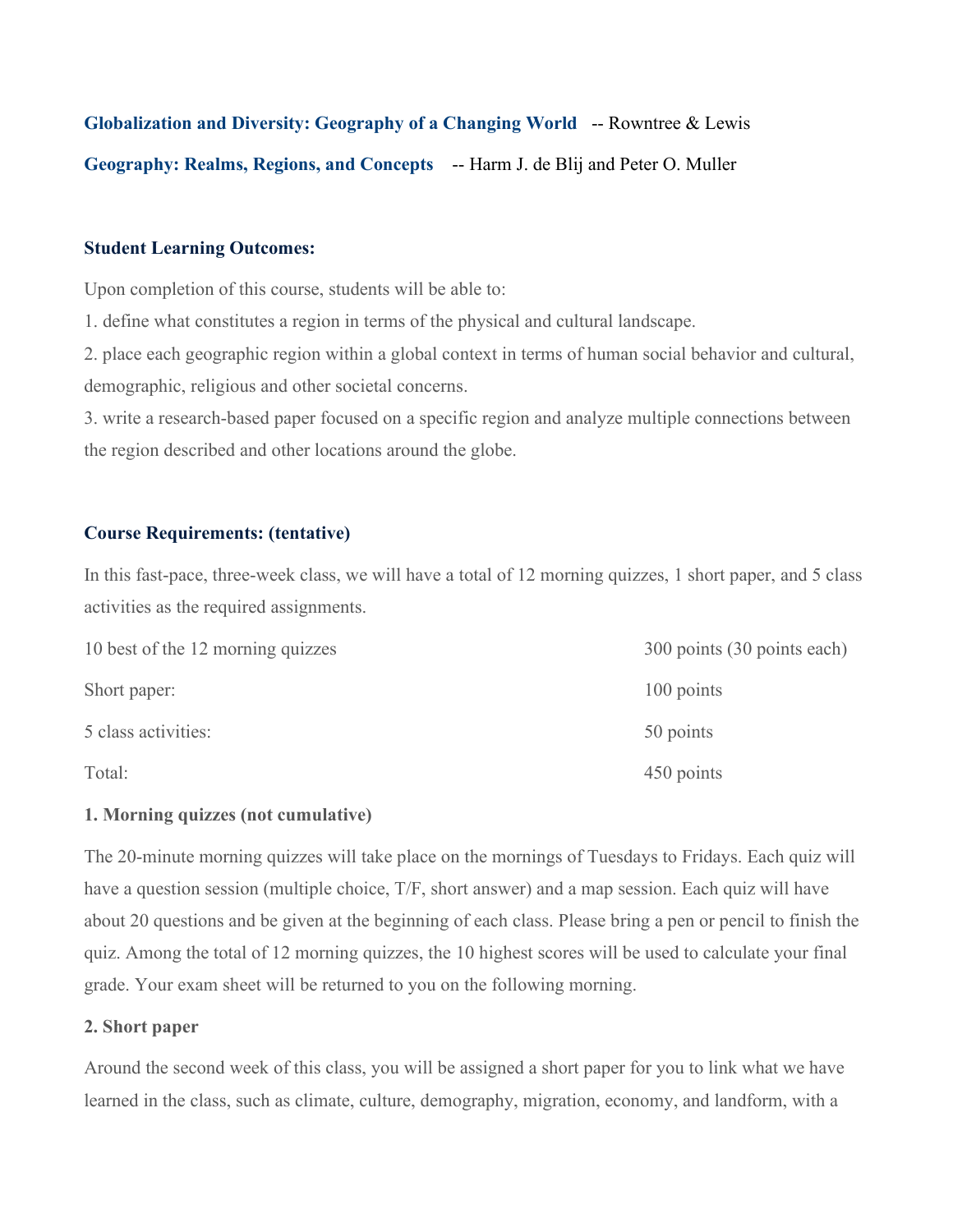dish/food product/snack/drink of your choice. You will be asked to write a 5-6 page, double-space paper that helps explain why this specific dish/food product/snack/drink was invented and got popular from its source region and the connection between the item and all their raw resources.

### **3. Class activities**

In this class, we will have 5 class activities that we will complete together, in teams, or individually during our class time. Some of them might involve outdoor activities while some will be completed in the classroom. Each activity will count for 10 points towards the final grade.

Theoretically, you could earn a total of up to 450 points in this class and your final grade will be calculated based on the following scheme:

| A     | 93 | 418.5 | $A-$  | 90           | 405   |
|-------|----|-------|-------|--------------|-------|
| $B+$  | 87 | 391.5 | Β     | 83           | 373.5 |
| $B -$ | 80 | 360   | $C+$  | 77           | 346.5 |
| C     | 73 | 328.5 | $C$ - | 70           | 315   |
| $D+$  | 67 | 301.5 | D     | 63           | 283.5 |
| D-    | 60 | 270   | F     | $\mathbf{0}$ | 0     |

# **NO LATE SUBMISSIONS WILL BE ACCEPTED IN THIS CLASS.**

#### **Classroom Etiquettes and Academic Integrity Policy**

All viewpoints are valid in a discussion; therefore, you are expected to be respectful of others even if you disagree with their statements or opinions. By being receptive to new, and perhaps different ideas, you will enhance your own learning experience. Please be prompt, courteous, and civil.

You are expected to follow the University's policies on academic integrity available at:

[https://www.unr.edu/administrative-manual/6000-6999-courses-curricula-and-organizational-change](https://www.unr.edu/administrative-manual/6000-6999-courses-curricula-and-organizational-change-process/6502-academic-standards)[process/6502-academic-standards](https://www.unr.edu/administrative-manual/6000-6999-courses-curricula-and-organizational-change-process/6502-academic-standards)

#### **Deadlines**

The assignments are required to be handed in on time. Five percent of your grade will be subtracted for each day that an assignment is late. Cancellation or switching time for presentation is generally not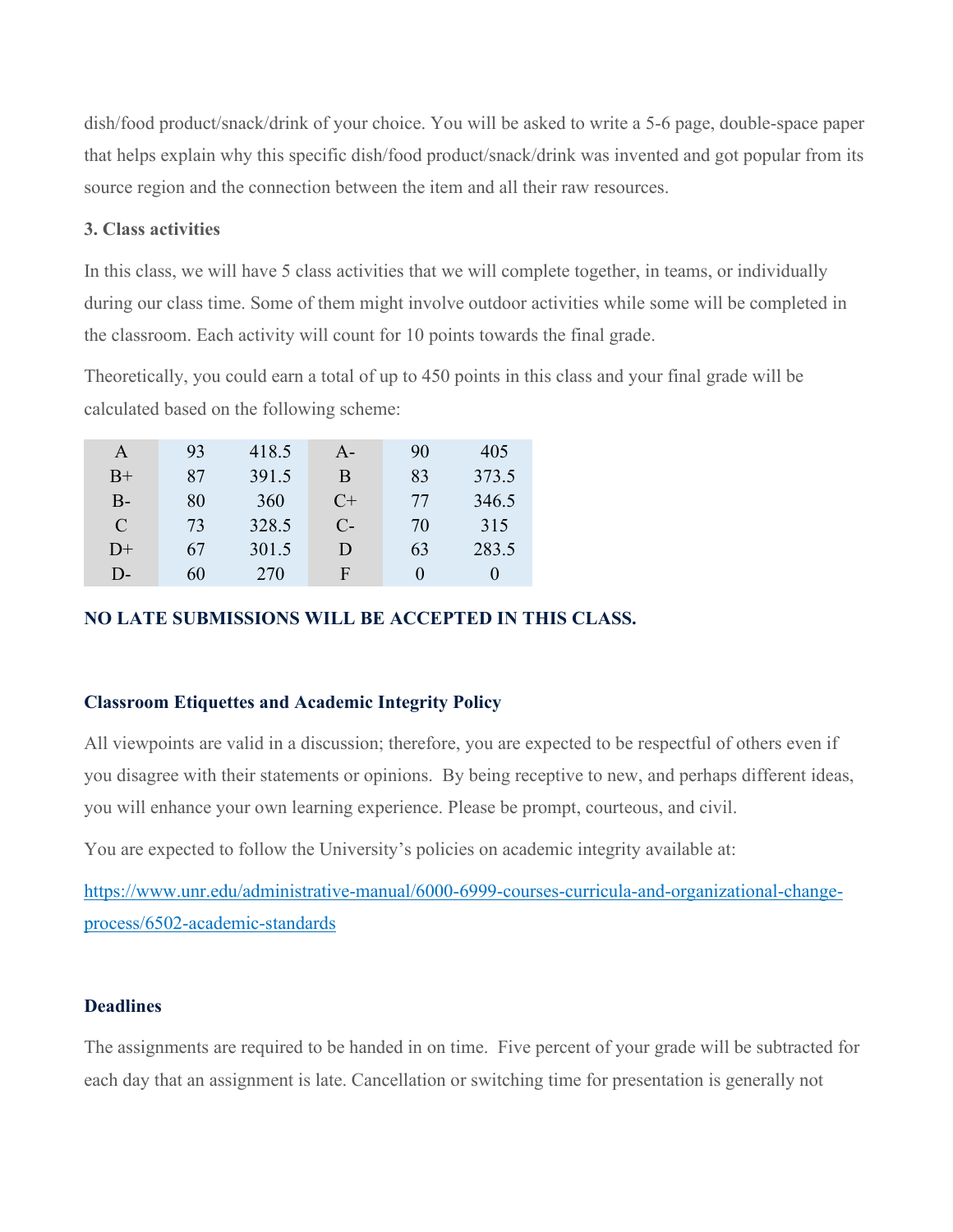allowed. An unexcused absence from a scheduled presentation will cost 50% of your grade for the assignment. The only exceptions to this policy will be due to serious illness, or participation in university-approved athletic competitions, and written verification will be required in such cases. Group presentations will occur as scheduled in class, and cannot be changed. You'll get an F if you fail to complete the film review or class essay in the class.

#### **WebCampus**

You are expected to closely follow the course modules on WebCampus. This class depends heavily on WebCampus for updates on schedule, communication, announcements, distribution of reading materials and/or other course materials, and submission of assignments, news article and your writings. You are held responsible for information sent via e-mail or WebCampus course website.

|           | <b>Dates</b> | <b>Topics</b>                                               |   |
|-----------|--------------|-------------------------------------------------------------|---|
| Module 1  | 7/11/2022    | Introduction to Geography, Maps                             |   |
| Module 2  | 7/12/2022    | Population, physiography, climate and agriculture, the U.S. | T |
| Module 3  | 7/13/2022    | U.S. Cont'd                                                 | T |
| Module 4  | 7/14/2022    | Canada and Australia                                        | T |
| Module 5  | 7/15/2022    | Middle America & Caribbean                                  | T |
| Module 6  | 7/18/2022    | South America                                               |   |
| Module 7  | 7/19/2022    | Sub-Saharan Africa                                          | T |
| Module 8  | 7/20/2022    | Sub-Saharan Africa Cont'd                                   | T |
| Module 9  | 7/21/2022    | <b>NASWA</b>                                                | T |
| Module 10 | 7/22/2022    | South Asia                                                  | T |
| Module 11 | 7/25/2022    | East Asia                                                   |   |
| Module 12 | 7/26/2022    | East Asia Cont'd                                            | T |
| Module 13 | 7/27/2022    | Europe                                                      | T |
| Module 14 | 7/28/2022    | Europe                                                      | T |
| Module 15 | 7/29/2022    | <b>TBD</b>                                                  | T |

# **Course schedule (tentative)**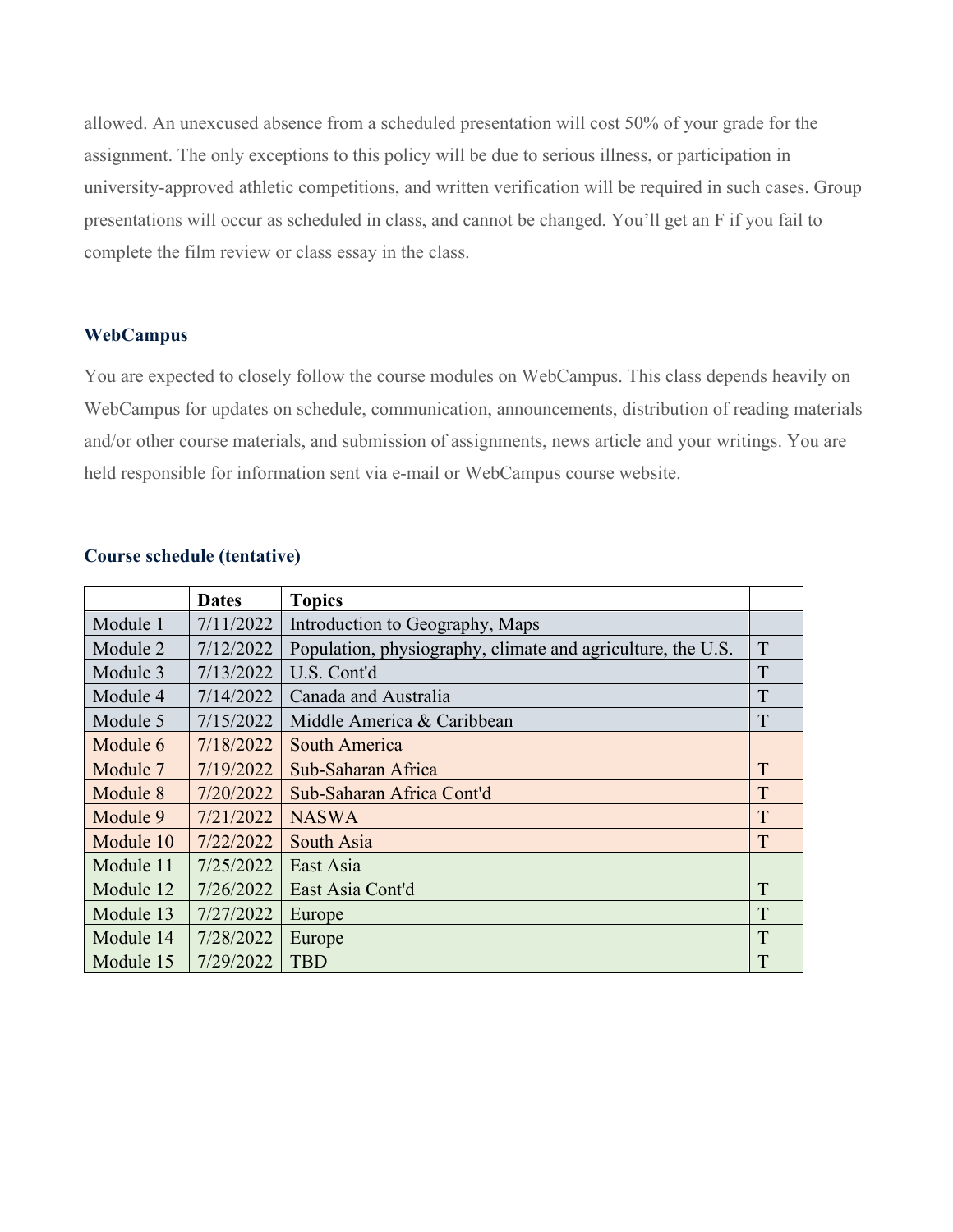# **University Policies**

# Statement on COVID-19 Policies

#### Face Coverings

In response to COVID-19, and in alignment local, state, and U.S. Center for Disease Control guidelines, face coverings are required at all times in all UNR indoor public spaces, including classroom, laboratory, studio, creative space, or any type of in-person instructional activity, and public spaces. Furthermore, individuals who have not been fully vaccinated against COVID 19 are required to wear a face covering at all times while on campus, including all indoor and outdoor public spaces.

A "face covering" is defined as a "covering that fully covers a person's nose and mouth, including without limitation, cloth face mask, surgical mask, towels, scarves, and bandanas" (State of Nevada Emergency Directive 024).

Students that cannot wear a face covering due to a medical condition or disability, or who are unable to remove a mask without assistance may seek an accommodation through the Disability Resource Center.

#### Social Distancing

In alignment with State of Nevada guidelines, social distancing is no longer required.

# Disinfecting Your Learning Space

Disinfecting supplies are provided for you to disinfect your learning space. You may also use your own disinfecting supplies.

#### COVID-19, COVID-19 Like Symptoms, and Contact with Someone Testing Positive for COVID-19

Students testing positive for COVID 19, exhibiting COVID 19 symptoms regardless of vaccination status will not be allowed to attend in-person instructional activities and must leave the venue immediately. Students should contact the [Student Health Center](https://med.unr.edu/student-health-center) or their health care provider to receive care and who can provide the latest direction on quarantine and self-isolation. Contact your instructor immediately to make instructional and learning arrangements.

# **Accommodations for COVID 19 Quarantined Students**

For students who are required to quarantine or self-isolate due to 1) COVID 19 infection or 2) exposure while not vaccinated, instructors must provide opportunities to make-up missed course work, including assignments, quizzes or exams. In courses with mandatory attendance policies, instructors must not penalize students for missing classes while quarantined.

#### Failure to Comply with Policy (including as outlined in this Syllabus) or Directives of a University Employee

In accordance with section 6,502 of the University Administrative Manual, a student may receive academic and disciplinary sanctions for failure to comply with policy, including this syllabus, for failure to comply with the directions of a University Official, for disruptive behavior in the classroom, or any other prohibited action. "Disruptive behavior" is defined in part as behavior, including but not limited to failure to follow course, laboratory or safety rules, or endangering the health of others. A student may be dropped from class at any time for misconduct or disruptive behavior in the classroom upon recommendation of the instructor and with approval of the college dean. A student may also receive disciplinary sanctions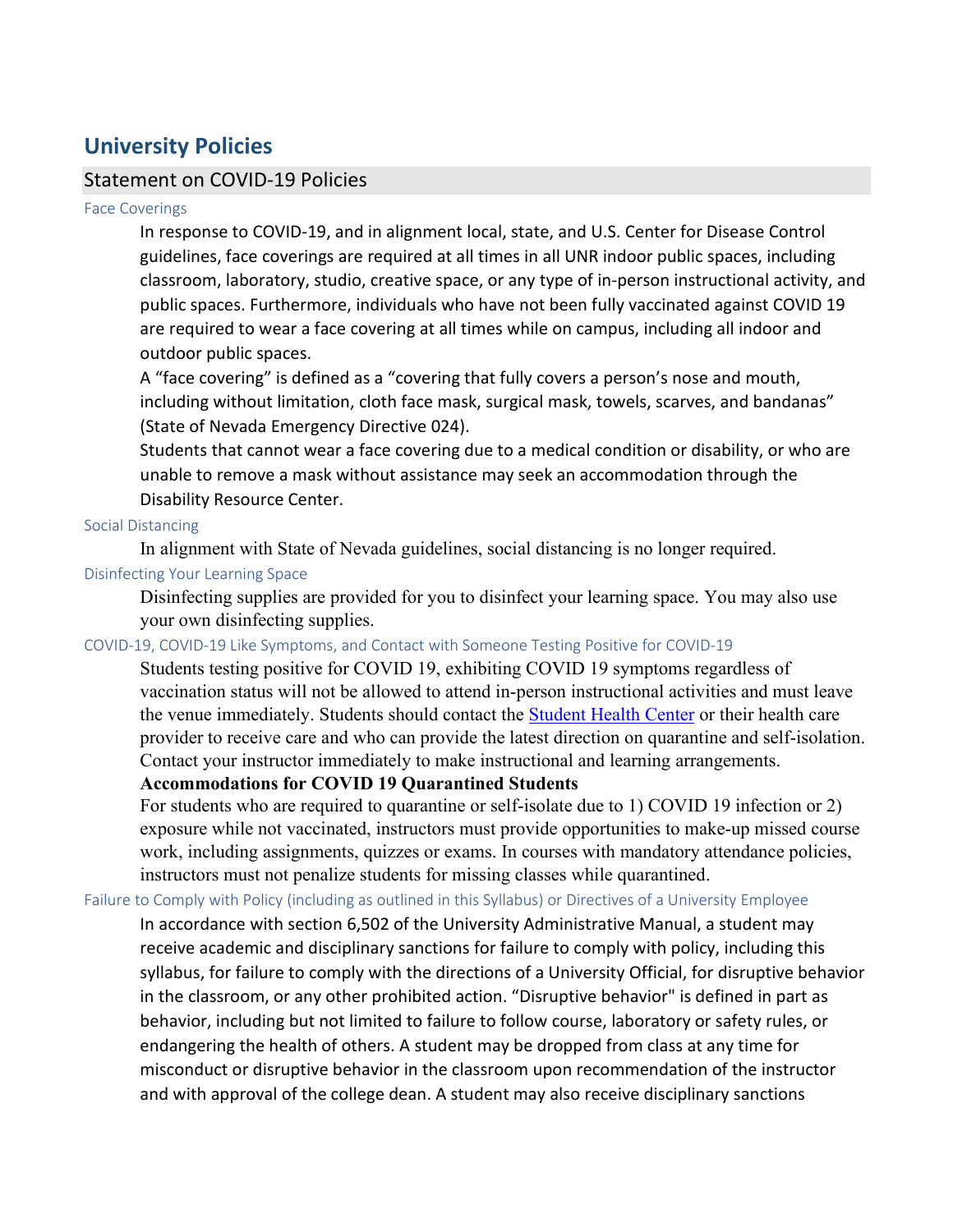through the Office of Student Conduct for misconduct or disruptive behavior, including endangering the health of others, in the classroom. The student shall not receive a refund for course fees or tuition.

# Statement on Academic Dishonesty

"The University Academic Standards Policy defines academic dishonesty, and mandates specific sanctions for violations. See the University Academic Standards policy: [UAM 6,502."](https://www.unr.edu/administrative-manual/6000-6999-curricula-teaching-research/instruction-research-procedures/6502-academic-standards)

#### Statement of Disability Services

*Use either the traditional or online statement, in addition to the last sentence regarding third party materials.*

#### *For Traditional and Seated Classrooms:*

"Any student with a disability needing academic adjustments or accommodations is requested to speak with me or the **Disability Resource Center** (Pennington Achievement Center Suite 230) as soon as possible to arrange for appropriate accommodations."

#### *For Online Courses:*

"If you are a student who would normally seek accommodations in a traditional classroom, please contact me as soon as possible. You may also contact the Disability Resource Center for services for online courses by emailing  $\text{drc}(\partial_\mu u \cdot \text{red}u)$  or calling 775-784-6000. Academic accommodations for online courses may be different than those for seated classrooms; it is important that you contact us as soon as possible to discuss services. The University of Nevada, Reno supports equal access for students with disabilities. For more information, visit the [Disability Resource Center.](http://www.unr.edu/drc)"

**This course may leverage 3rd party web/multimedia content, if you experience any issues accessing this content, please notify your instructor.**

# Statement on Audio and Video Recording

#### Student-created Recordings

"Surreptitious or covert video-taping of class or unauthorized audio recording of class is prohibited by law and by Board of Regents policy. This class may be videotaped or audio recorded only with the written permission of the instructor. In order to accommodate students with disabilities, some students may have been given permission to record class lectures and discussions. Therefore, students should understand that their comments during class may be recorded."

#### Instructor-created Recordings

Class sessions may be audio-visually recorded for students in the class to review and for enrolled students who are unable to attend live to view. Students who participate with their camera on or who use a profile image are consenting to have their video or image recorded. If you do not consent to have your profile or video image recorded, keep your camera off and do not use a profile image. Students who un-mute during class and participate orally are consenting to have their voices recorded. If you do not consent to have your voice recorded during class, keep your mute button activated and only communicate by using the "chat" feature, which allows you to type questions and comments live.